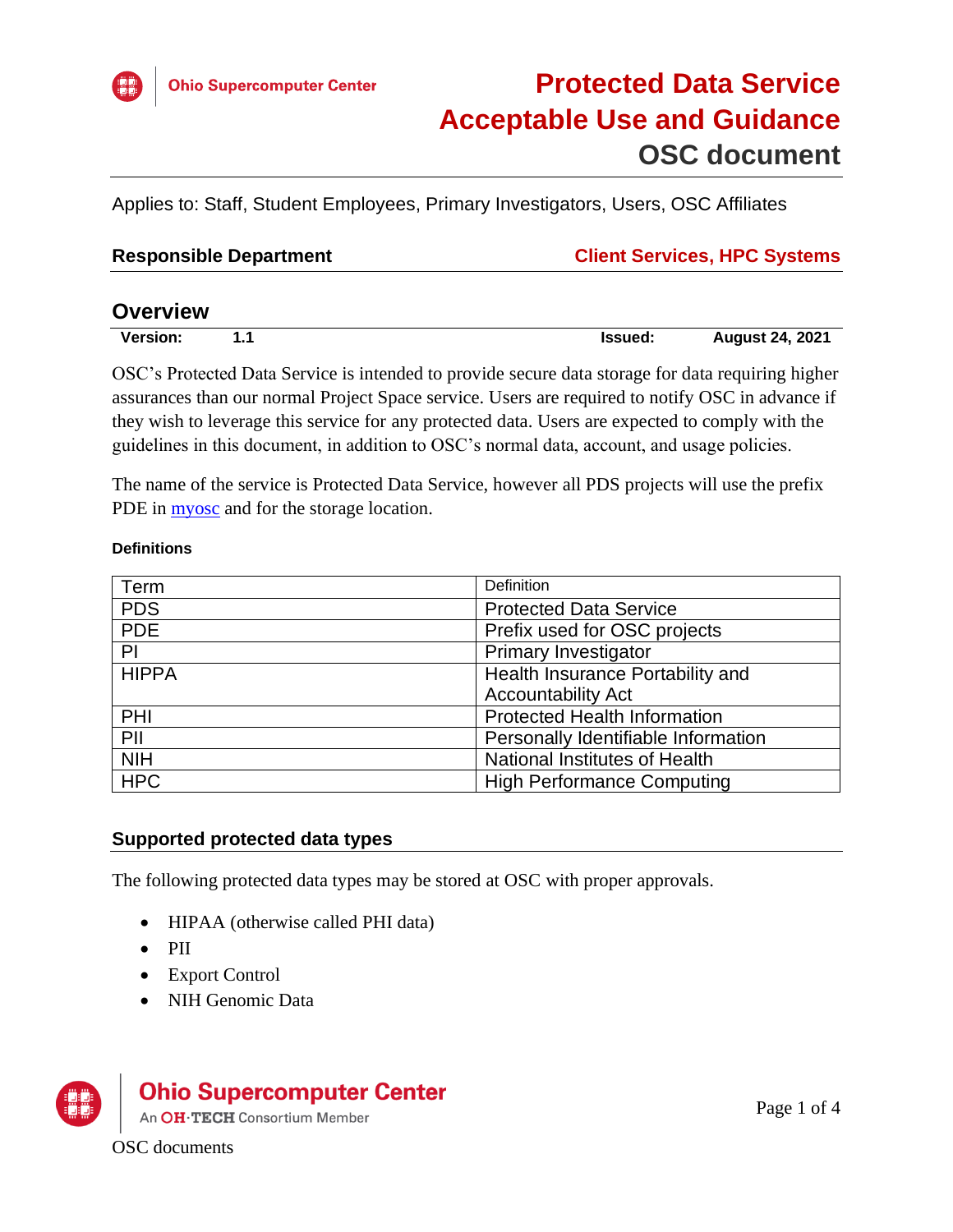

There must be an identifier on the OSC project to note it contains the applicable data types. OSC must be informed of any data being stored on OSC systems which requires special restrictions.

# **Adding and removing users from a PDS project**

Users will not be added to a PDS project as their first project to ensure that they will not obtain a default Linux group of the PDS project. If a user's default Linux group is the PDS project, then their account needs to be restricted and given a new default Linux group before it can be set to active again.

The PI and any project admins can add and remove users from a PDS project through the [my.osc.edu portal](https://my.osc.edu/) using [add, remove, invite instructions.](https://www.osc.edu/supercomputing/portals/client_portal/invite_add_remove_users)

Users added to a PDS project will not immediately be able to access the PDS project storage, as OSC staff will need to approve them and provide this OSC PDE acceptable use and guidance document.

## **Appropriate location for PDS storage**

The only locations which PDS data can be stored are the project and scratch locations under the PDS project. The PDS project will be given an identifier of the form PDENNNN where NNNN is a four-digit number.

However, if the project was created before this document's issued date, then the project may have an identifier of the form PXXXXNNNN where XXXX can be 3-4 alphabetic characters and NNNN is a four-digit number. Projects created before this document's issued date will eventually need to be moved to a new project with the correct identifier.

If the PDS project identifier is PDE1234, then the only acceptable locations to store data for this project would be

- /fs/ess/PDE1234
- /fs/ess/scratch/PDE1234
- \$PFSDIR (temporary directory created under /fs/ess/scratch/PDE at job time)

# **Locations NOT appropriate for storing PDS data**



# **Ohio Supercomputer Center**

An OH·TECH Consortium Member

OSC documents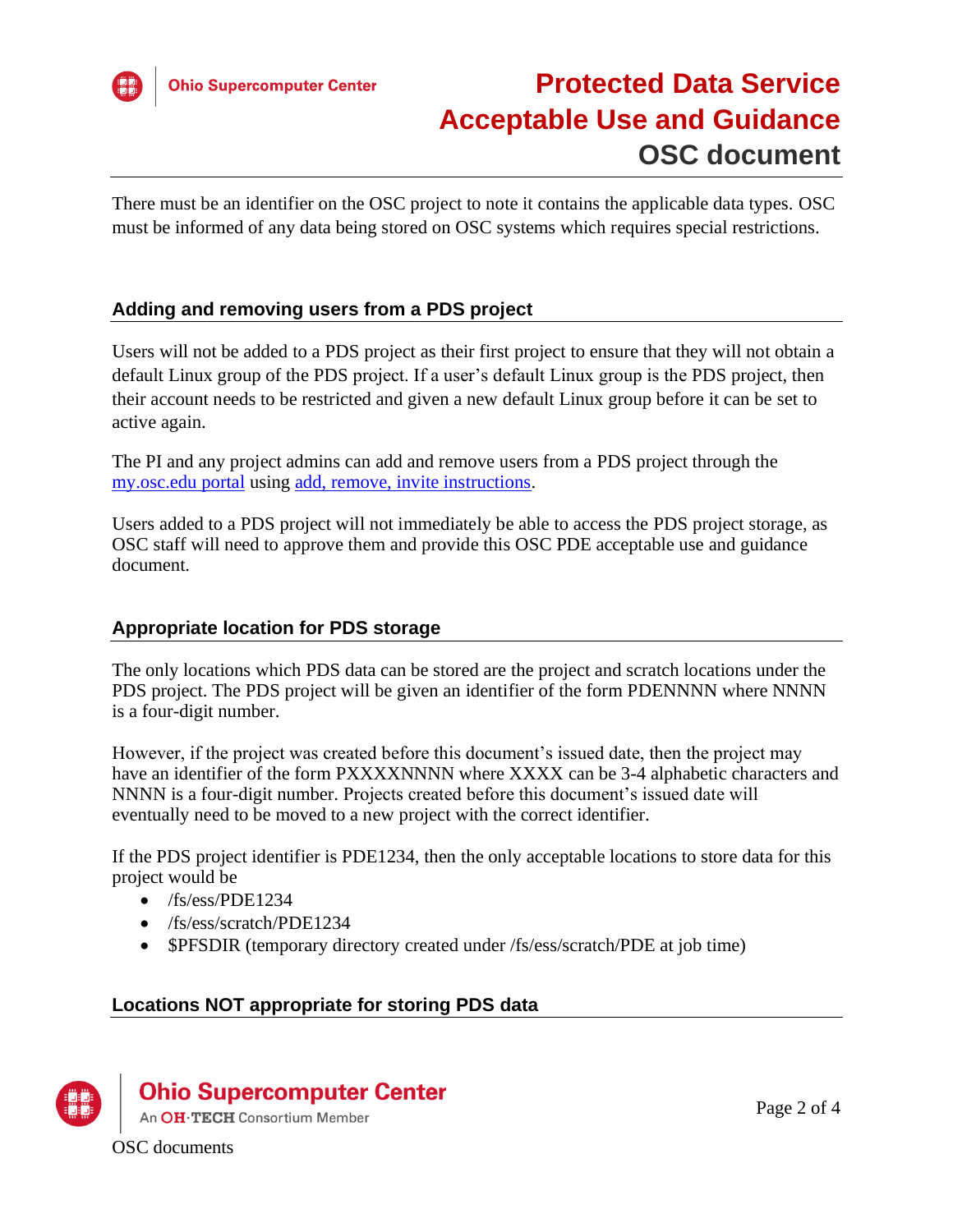

There are other storage locations that will not be used for PDS data. These locations do not have the prefix of /fs/ess/<PDE-project-id>.

Specific directory locations NOT authorized for PDS data include:

- /users
- /tmp (also referred to as  $$TMPDIR$ )
- /fs/project
- /fs/scratch

#### **Access controls placed on protected data storage**

The PDS project storage will have strict controls in place so that only members of the PDS project can access its data and add data.

The members of the PDS project will not be authorized to change the permissions or access control entries on the top-level PDS project and scratch directories. Users are not permitted to attempt to share data with users of other groups; only members of the project as described above are authorized to access the data.

The PDS storage will be monitored for unauthorized changes to permissions and access control.

## **Transferring PDS data to and from OSC PDS storage**

Data may be transferred in and out of the approved storage location(s) via SCP/SFTP or Globus. OSC has provided some recipes online regarding how to transfer the data. See **PDS** secure [transfersa](https://www.osc.edu/resources/protected_data_storage/securely_transferring_files_to_protected_data_location)nd [share data with globus.](https://www.osc.edu/resources/getting_started/howto/howto_use_globus_overview/howto_share_data_using_globus) Users are prohibited from sharing data via Globus with persons who do not have accounts on the project group at OSC. Users are responsible for ensuring the endpoints not under OSC control are authorized by their home institution for the appropriate data classification, and in compliance with that institution's policies for the data classification.

#### **User accountability**

OSC may remove access for users that fail to follow safe practices for storing and handing of protected data. It is the responsibility of the PI and their users to follow proper procedures and they may be held accountable for any misuse or penalties. Penalties can be civil and/or criminal depending on the data type. We recommend you fully understand the regulations and



**Ohio Supercomputer Center** 

An OH·TECH Consortium Member

OSC documents